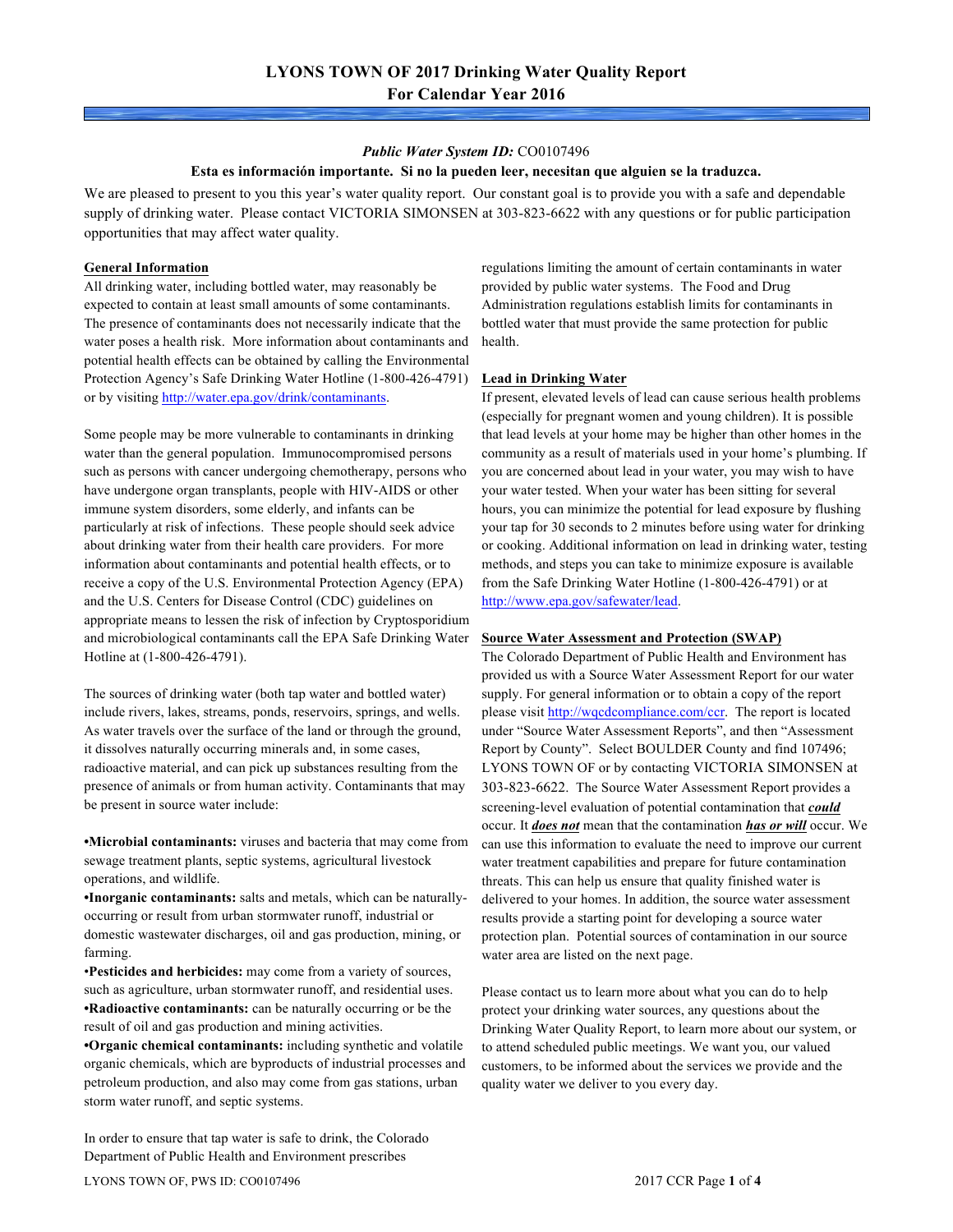## **Our Water Sources**

| <b>Source</b>                           | <b>Source Type</b>            | <b>Water Type</b> | <b>Potential Source(s) of Contamination</b> |
|-----------------------------------------|-------------------------------|-------------------|---------------------------------------------|
| PURCHASED WATER<br><b>FROM LONGMONT</b> | <b>Consecutive Connection</b> | Surface Water     |                                             |

## **Terms and Abbreviations**

- **Maximum Contaminant Level (MCL)** − The highest level of a contaminant allowed in drinking water.
- **Treatment Technique (TT)** − A required process intended to reduce the level of a contaminant in drinking water.
- **Health-Based** − A violation of either a MCL or TT.
- **Non-Health-Based** − A violation that is not a MCL or TT.
- **Action Level (AL)** − The concentration of a contaminant which, if exceeded, triggers treatment and other regulatory requirements.
- **Maximum Residual Disinfectant Level (MRDL)** − The highest level of a disinfectant allowed in drinking water. There is convincing evidence that addition of a disinfectant is necessary for control of microbial contaminants.
- **Maximum Contaminant Level Goal (MCLG)** − The level of a contaminant in drinking water below which there is no known or expected risk to health. MCLGs allow for a margin of safety.
- **Maximum Residual Disinfectant Level Goal (MRDLG)** − The level of a drinking water disinfectant, below which there is no known or expected risk to health. MRDLGs do not reflect the benefits of the use of disinfectants to control microbial contaminants.
- **Violation (No Abbreviation)** − Failure to meet a Colorado Primary Drinking Water Regulation.
- **Formal Enforcement Action (No Abbreviation)** − Escalated action taken by the State (due to the risk to public health, or number or severity of violations) to bring a non-compliant water system back into compliance.
- **Variance and Exemptions (V/E)** − Department permission not to meet a MCL or treatment technique under certain conditions.
- **Gross Alpha (No Abbreviation)** − Gross alpha particle activity compliance value. It includes radium-226, but excludes radon 222, and uranium.
- **Picocuries per liter (pCi/L)** − Measure of the radioactivity in water.
- **Nephelometric Turbidity Unit (NTU)** − Measure of the clarity or cloudiness of water. Turbidity in excess of 5 NTU is just noticeable to the typical person.
- **Compliance Value (No Abbreviation)** Single or calculated value used to determine if regulatory contaminant level (e.g. MCL) is met. Examples of calculated values are the  $90<sup>th</sup>$  Percentile, Running Annual Average (RAA) and Locational Running Annual Average (LRAA).
- **Average (x-bar)** − Typical value.
- **Range (R)**  $-$  Lowest value to the highest value.
- **Sample Size (n)** − Number or count of values (i.e. number of water samples collected).
- **Parts per million = Milligrams per liter (ppm = mg/L)** − One part per million corresponds to one minute in two years or a single penny in \$10,000.
- **Parts per billion = Micrograms per liter (ppb = ug/L)** − One part per billion corresponds to one minute in 2,000 years, or a single penny in \$10,000,000.
- **Not Applicable (N/A)** Does not apply or not available.
- **Level 1 Assessment** A study of the water system to identify potential problems and determine (if possible) why total coliform bacteria have been found in our water system.
- **Level 2 Assessment** A very detailed study of the water system to identify potential problems and determine (if possible) why an E. coli MCL violation has occurred and/or why total coliform bacteria have been found in our water system on multiple occasions.
- **LRAA = Locational Running Annual Average** − The average of analytical results for samples taken at a particular monitoring location during the previous four calendar quarters.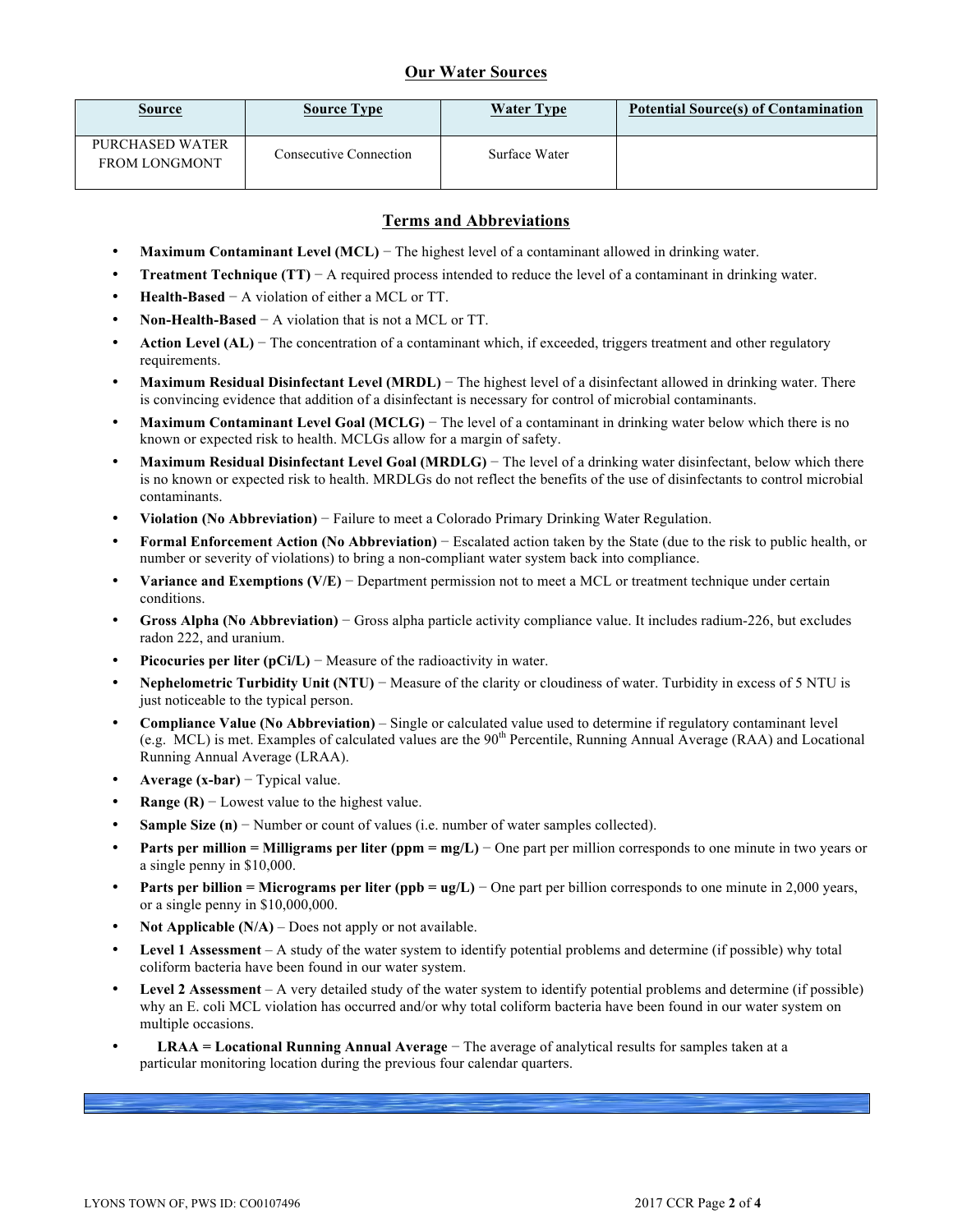# **Detected Contaminants**

LYONS TOWN OF routinely monitors for contaminants in your drinking water according to Federal and State laws. The following table(s) show all detections found in the period of January 1 to December 31, 2016 unless otherwise noted. The State of Colorado requires us to monitor for certain contaminants less than once per year because the concentrations of these contaminants are not expected to vary significantly from year to year, or the system is not considered vulnerable to this type of contamination. Therefore, some of our data, though representative, may be more than one year old. Violations and Formal Enforcement Actions, if any, are reported in the next section of this report.

**Note:** Only detected contaminants sampled within the last 5 years appear in this report. If no tables appear in this section then no contaminants were detected in the last round of monitoring.

| <b>Microbiological Contaminants</b> |                                                                         |                                                                                       |                  |                      |                            |                                                                                                                                                                      |  |  |  |
|-------------------------------------|-------------------------------------------------------------------------|---------------------------------------------------------------------------------------|------------------|----------------------|----------------------------|----------------------------------------------------------------------------------------------------------------------------------------------------------------------|--|--|--|
| Contaminant<br><b>Name</b>          | # of<br><b>Samples</b>                                                  | <b>MCL</b>                                                                            | <b>MCLG</b>      | Unit                 | <b>Result</b>              | <b>Probable Source of Contamination</b>                                                                                                                              |  |  |  |
| Total<br>Coliform<br>Bacteria*      | 2 per<br>month Jan-<br>Mar and<br>Oct-Dec<br>3 per<br>month Apr-<br>Sep | 1 positive<br>monthly sample<br>(systems that)<br>collect $\leq 40$<br>samples/month) | $0\%$<br>Present | Absent or<br>Present | All Samples<br>were Absent | Coliforms are bacteria that are naturally<br>present in the environment and are used as<br>an indicator that other, potentially<br>harmful, bacteria may be present. |  |  |  |
| E.Coli<br>Bacteria*                 | 2 per<br>month Jan-<br>Mar and<br>Oct-Dec<br>3 per<br>month Apr-<br>Sep | $0\%$ Present                                                                         | 0%<br>Present    | Absent or<br>Present | All Samples<br>were Absent | Fecal coliforms and E. coli are bacteria<br>whose presence indicates that the water<br>may be contaminated with human or<br>animal wastes.                           |  |  |  |

| Disinfectants Sampled in the Distribution System<br><b>TT Requirement:</b> At least 95% of samples per period (month or quarter) must be at least 0.2 ppm $OR$<br>If sample size is less than 40 no more than 1 sample is below 0.2 ppm<br><b>Typical Sources:</b> Water additive used to control microbes |                    |                                                                                                                                           |  |   |     |           |  |  |  |  |
|------------------------------------------------------------------------------------------------------------------------------------------------------------------------------------------------------------------------------------------------------------------------------------------------------------|--------------------|-------------------------------------------------------------------------------------------------------------------------------------------|--|---|-----|-----------|--|--|--|--|
| Contaminant<br><b>Name</b>                                                                                                                                                                                                                                                                                 | <b>Time Period</b> | <b>MRDL</b><br><b>Number of Samples</b><br><b>Sample</b><br>TТ<br><b>Results</b><br><b>Size</b><br><b>Violation</b><br><b>Below Level</b> |  |   |     |           |  |  |  |  |
| Chlorine                                                                                                                                                                                                                                                                                                   | December, 2016     | Lowest period percentage of samples<br>meeting TT requirement: 100%                                                                       |  | 2 | No. | $4.0$ ppm |  |  |  |  |

| Lead and Copper Sampled in the Distribution System |            |                  |             |         |                  |              |                  |                        |
|----------------------------------------------------|------------|------------------|-------------|---------|------------------|--------------|------------------|------------------------|
| Contaminant                                        | Time       | 90 <sup>th</sup> | Sample      | Unit of | 90 <sup>th</sup> | Sample       | 90 <sup>th</sup> | <b>Typical Sources</b> |
| <b>Name</b>                                        | Period     | Percentile       | <b>Size</b> | Measure | Percentile       | <b>Sites</b> | Percentile       |                        |
|                                                    |            |                  |             |         | AL               | Above        | AL               |                        |
|                                                    |            |                  |             |         |                  | AL           | Exceedance       |                        |
|                                                    |            |                  |             |         |                  |              |                  |                        |
| Copper                                             | 08/28/2014 | 0.14             | 10          | ppm     | 1.3              | $\theta$     | No               | Corrosion of           |
|                                                    | to         |                  |             |         |                  |              |                  | household plumbing     |
|                                                    |            |                  |             |         |                  |              |                  | systems; Erosion of    |